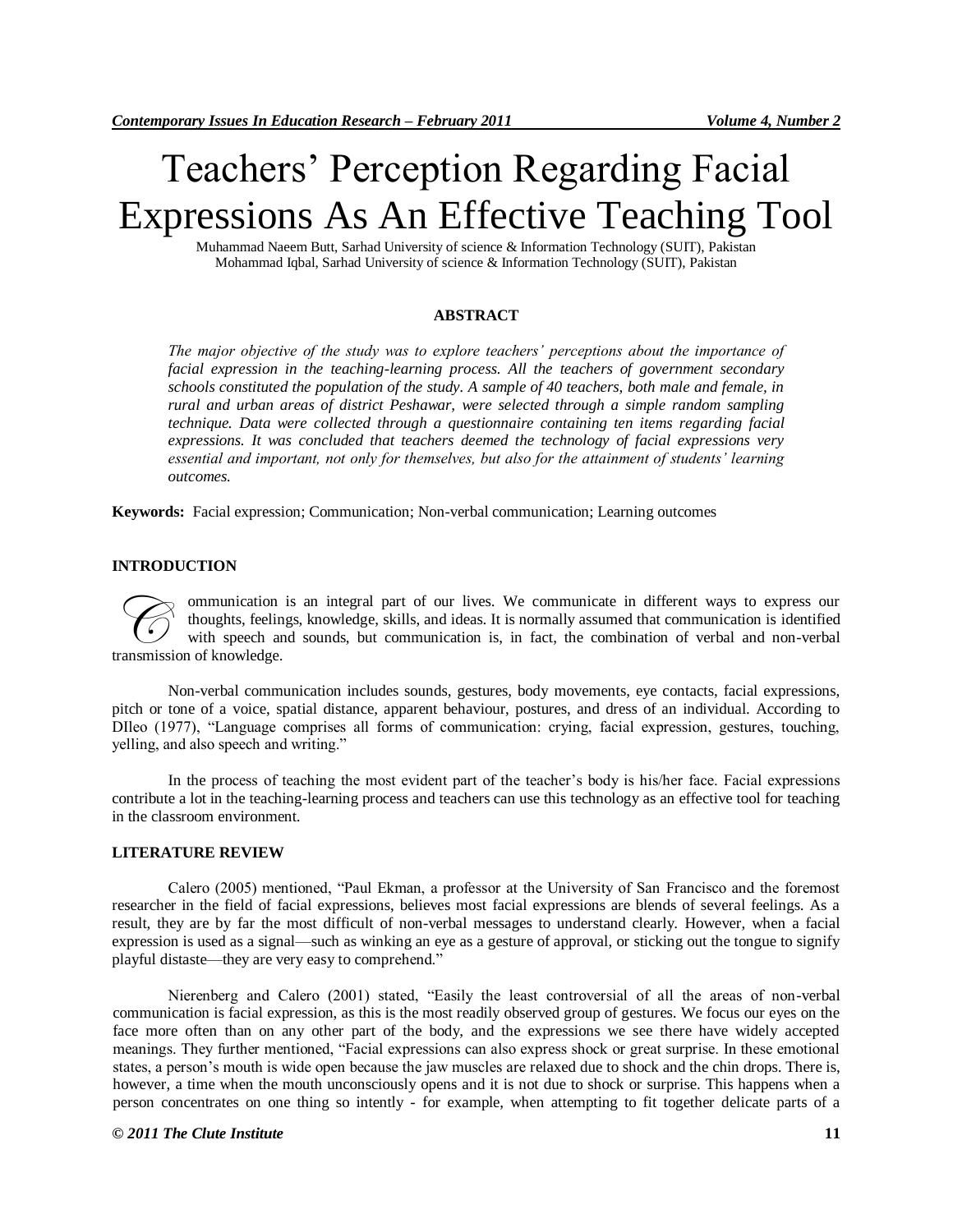mechanism - that every muscle in his face below the eyes is completely relaxed. Sometimes the tongue even protrudes from the mouth."

Wikipedia (2009) stated, "Facial expression results from one or more motions or positions of the muscles of the face. These movements convey the emotional state of the individual to observers. Facial expressions are a form of non-verbal communication. They are a primary means of conveying social information among humans."

Wainwright (2003) stated, "When you consider how many muscles there are in the human face, it is not surprising that the range of facial expressions we can produce is very wide. There are many subtleties in changes of expression which can be shown. Consider, for instance, the great variety of smiles between the Mona Lisa' partial smile and an open grin".

Teachers can make effective use of facial expressions during the teaching-learning process not only to make the concept clearer to the students, but also to create interest in teaching. Proper use of this technique would definitely make the students pay heed to the facial expressions of the teachers in the classroom, which would eventually lead to the attainment of desired students' learning outcomes.

# **PROCEDURE OF THE STUDY**

The study was descriptive in nature and focused on teachers' perceptions regarding facial expressions as an effective teaching tool. The data was measured on a likert scale. Furthermore, the data were explained in terms of graph, table and percentages from which inference were drawn.

### **POPULATION OF STUDY**

All the teachers of government secondary schools, both genders in rural and urban areas of district Peshawar, comprised the population of the study.

#### **SAMPLE OF THE STUDY**

A sample of the study comprised of two teachers from each school. A total of 20 schools were selected in rural and urban areas. The total number of sample teachers was 40, both male and female. A technique of simple random sampling was used in the selection of the sample.

# **DELIMITATION OF THE STUDY**

The scope of the study was narrowed down to the secondary schools of district Peshawar and was further restricted in the subject of English (compulsory).

#### **RESEARCH INSTRUMENT**

A close-ended questionnaire was designed with ten items. Respondents were asked to respond on the importance of different facial expressions used by the teachers during the teaching-learning process, and their responses were recorded on a Likert scale.

#### **DATA COLLECTION AND INTERPRETATION**

Primary data were collected from the key respondents on the importance of facial expressions during the teaching-learning process in the classroom. The data were tabulated and analyzed in the form of a table and a graph. Furthermore, the data were explained in the form of percentages.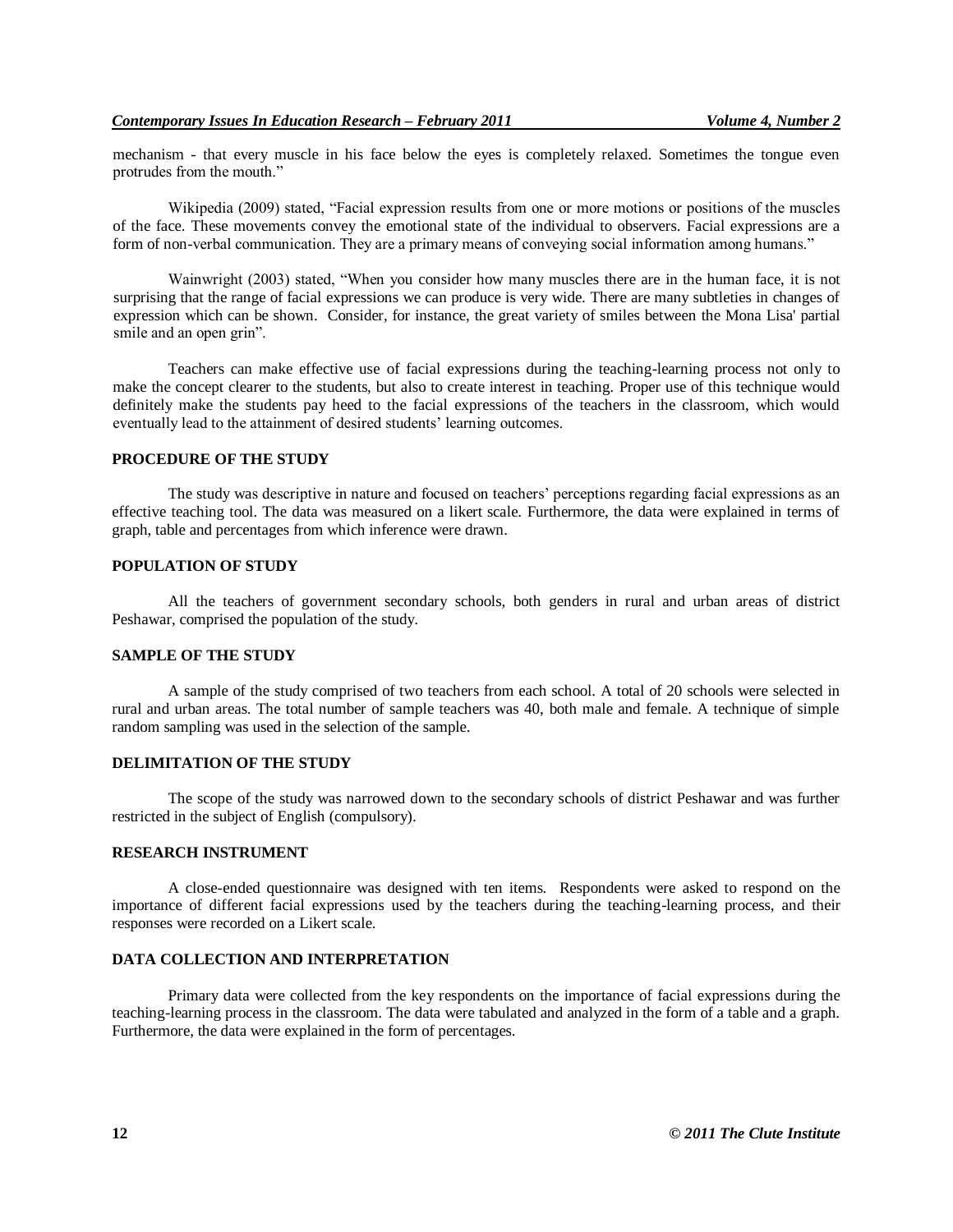| S. No.         | <b>Items</b>                                                                                                          | <b>Responses</b> |    |                |                |           |              |               |
|----------------|-----------------------------------------------------------------------------------------------------------------------|------------------|----|----------------|----------------|-----------|--------------|---------------|
|                |                                                                                                                       | <b>SA</b>        | A  | <b>UD</b>      | DA             | <b>SD</b> | <b>Total</b> | $\frac{0}{0}$ |
| 1              | I consider facial expression as an important tool in the teaching<br>learning process.                                | 27               | 13 | ---            |                | ---       | 40           | 100           |
| $\overline{c}$ | I always use facial expression during teaching leaning process to<br>make teaching more effective and interested      | 21               | 17 | ---            | $\mathfrak{D}$ | ---       | 40           | 100           |
| 3              | I always use facial expressions (smile, anger) according to the need<br>and situation during lesson in the classroom. | 22               | 15 |                | $\mathfrak{D}$ | ---       | 40           | 100           |
| 4              | Anger on teacher's face during classroom teaching can hinder the<br>attention and understanding of the students       | 18               | 17 | ---            | $\overline{5}$ | ---       | 40           | 100           |
| 5              | Different facial expressions during teaching help the students to<br>understand the lesson in a more effective way.   | 20               | 19 |                |                | ---       | 40           | 100           |
| 6              | Teacher's facial expressions positively affect the teaching learning<br>process in classroom.                         | 21               | 18 |                |                | ---       | 40           | 100           |
| $\tau$         | I mostly use my facial expressions to appreciate the performance of<br>the students in the classroom.                 | 18               | 22 |                |                |           | 40           | 100           |
| 8              | I mostly understand students' facial expressions generated during<br>teaching learning process.                       | 14               | 24 | $\mathfrak{D}$ |                |           | 40           | 100           |
| 9              | I also understand from student's facial expressions that how much<br>they are interested in the classroom activities  | 23               | 17 |                |                | ---       | 40           | 100           |
| 10             | Students' facial expressions during classroom activities help me in<br>improving my teaching style and methodology    | 27               | 12 |                |                |           | 40           | 100           |

**Table-1: Responses of Teachers Regarding Facial Expressions**



**Figure-1: Responses of Teachers Regarding Facial Expressions**

# **RESULTS AND DISCUSSION**

The data in Table 1 and Figure 1 elicited that in all ten items, respondents either agreed or strongly agreed to the given statement. In items 2, 3, and 4, a negligible number of respondents disagreed to the assumption asked, whereas in items 3, 5, 6, and 8, a small number of respondents remained undecided. Furthermore, in item ten, only one respondent strongly disagreed.

### **CONCLUSIONS**

Based on data collected and interpreted, the following conclusions were drawn: